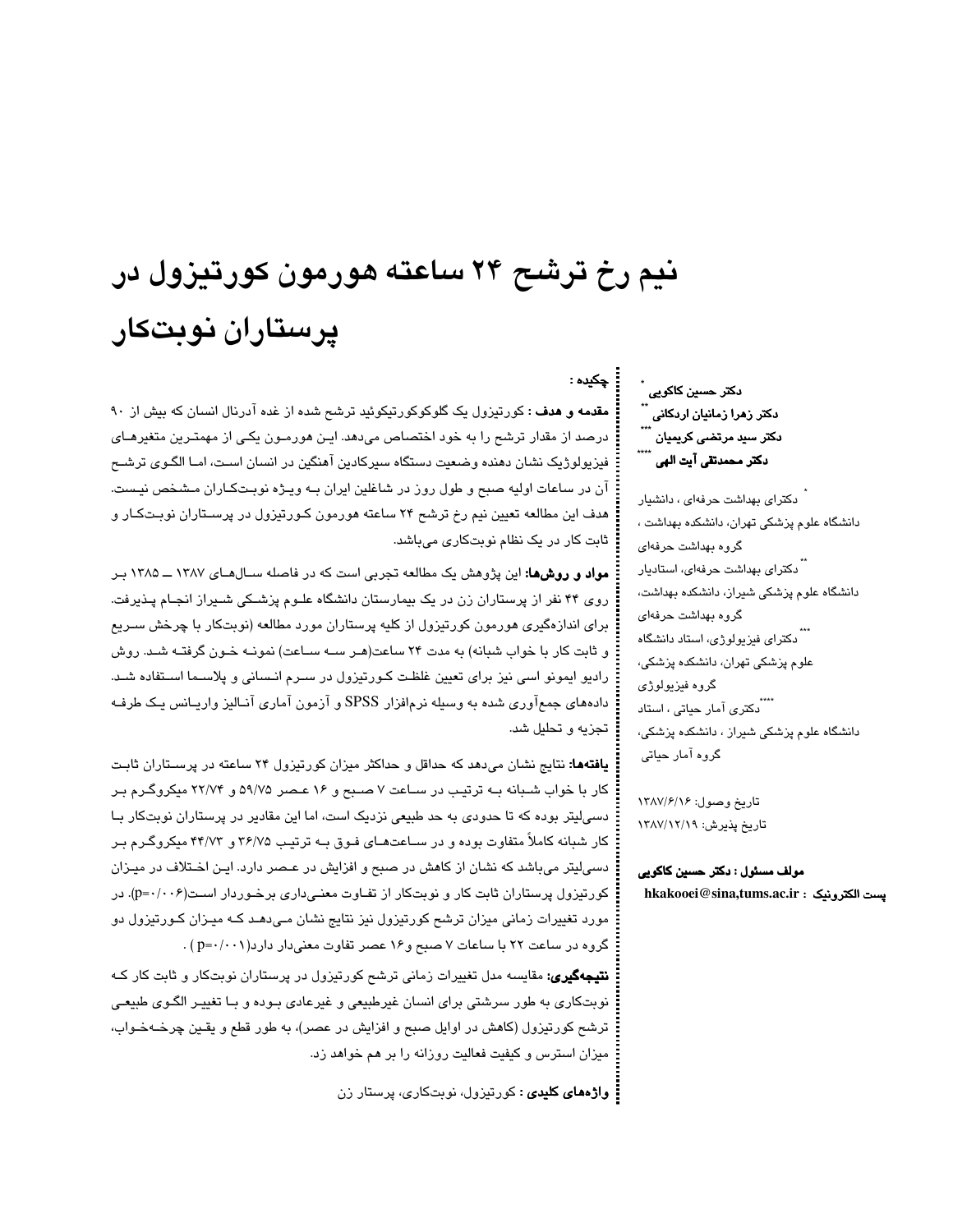مقدمه

نوبتکاری<sup>(۱)</sup> از جمله پدیدههای اجتماعی اسـت که از زمانهای قـدیم وجـود داشـته و امـروز نیـز بـه دلایل اقتصادی و فنآوریهای نوین وجود دارد. پدیده نوبــتکــاری در بــسیاری از فعالیــتهــای صـــنعتی، اقتــصـادی و خــدماتی، از جملـــه خــدمات بهداشـــتی و درمانی جرزء لاینفک ارایه خدمات است. الگوی نوبتکاری در مؤسسات خدماتی و تولیدی متفاوت بوده و از یک نظام نوبتکاری با چرخش سریع رو بـه جلو تا نظام نوبتکاری با چـرخش متوسـط و آهـسته متغیر است. در نوبتکاری بـا چـرخش سـریع تمـام نوبتهای کاری در طول یک هفته تجربه مـیشـود، در حالی که در نوبتکاری با چرخش متوسط نوبتهـای کاری به طور هفتگی تغییر می یابند. در نوبتکاری بـا نظام آهسته هم نوبتها هر دو، سه یا چهار هفته تغییر میپابند(۱). در مجموع هر سه نظام نوبتکـاری باعـث ناهماهنگی در چرخههـای بـا مـدت یـک شــبانه روز<sup>(۲)</sup> میشوند و تنش ناشی از کـار در شـرایط نامناسـب و شبکاری موجب مختل شدن خواب، استرس و کاهش کارایی میگردد(۲). در مجموع اثـرات نوبـتکـاری و پيامدهاي بهداشتي آن شامل؛ اختلال خواب، پيامـدهاي روحی و روانی، اخـتلال گوارشـی، پیامـدهای قلبـی و عروقی، اثرات تولید مثلی، اثرات اجتماعی و پیامدهای ایمنے خواہد بود(۳ و ۱) . این باور کـه گونـههـای انـسانی هماننـد ســایر آفریـدههــای ایــن کــره خــاکی گونههایی با ماهیت زیستی آهنگـین هـستند، دیگـر بـر کسی پوشیدہ نیست. چرخههایی بـا مـدت یـک شـبانه

روز (تغییرات دورهای سیرکادین)، کمتر از یک شـبانه روز<sup>(۳)</sup> و بیشتر از یک شـبانه روز<sup>(۴)</sup> در فیزیولـوژی و روانشاسی انسانی شیناخته شیدهانید و پیدون تردید جنبــه مهــم و حیــاتی از وضـــعیت انــسان را در بــر میگیرند(۴). واضح است کـه در مـورد نوبـتکـاران مهمٽرين چرخه، تغييرات دورهای سپرکادين است کـه تقریبــاً در دوره زمــانی ۲۴ ســاعت اتفــاق مــی|فتــد. در اعماق مغز انسان و در میان گروه کوچکی از سلولها که به غده صنوبری(غده پینئال) معروفند ساعت دقیقی قرار دارد که به طور خودکار ساعت زیستی یا دستگاه سیرکادین انسان را تنظیم میکند(۲ ).

کورتیزول یک گلوکوکورتیکوئید است کـه از ناحىسە فاسىسكو لاتاي غىبدە آدرنسال كىيە ناجىسۇ عریضتری است ترشح میشود و بیش از ۹۵ درصد فعالیت گلوکوکورتیکوئیدی ترشـحات فـوق کلیـوی را کنتـــرل مـــیکنـــد(۵). هورمـــون کـــورتیزول یکـــی از متغیرهای فیزیولوژیک نشان دهنده دستگاه سیرکادین آهنگین است که در اولین نیمهخواب شبانه از کمتـرین مقـدار برخـوردار بـوده( دوره خـاموش) و در طـول دومین نیمهخواب با یک افزایش ناگهانی روبرو شده و بعد از بیدار شدن از خواب به ماکزیمم سطح خــود در خون میرسد. غلظت کورتیزول که به هورمــون بیــدار کننده معروف است، بــه طـور پیوســته در طـول روز کـاهش پیـدا نمــوده و ایــن رونــد تــا پایــان روز ادامــه

4-Infradian Rhythms

<sup>1-</sup>Shift Work

<sup>2-</sup>Circadian Rhythms

<sup>3-</sup>Ultradian Rhythms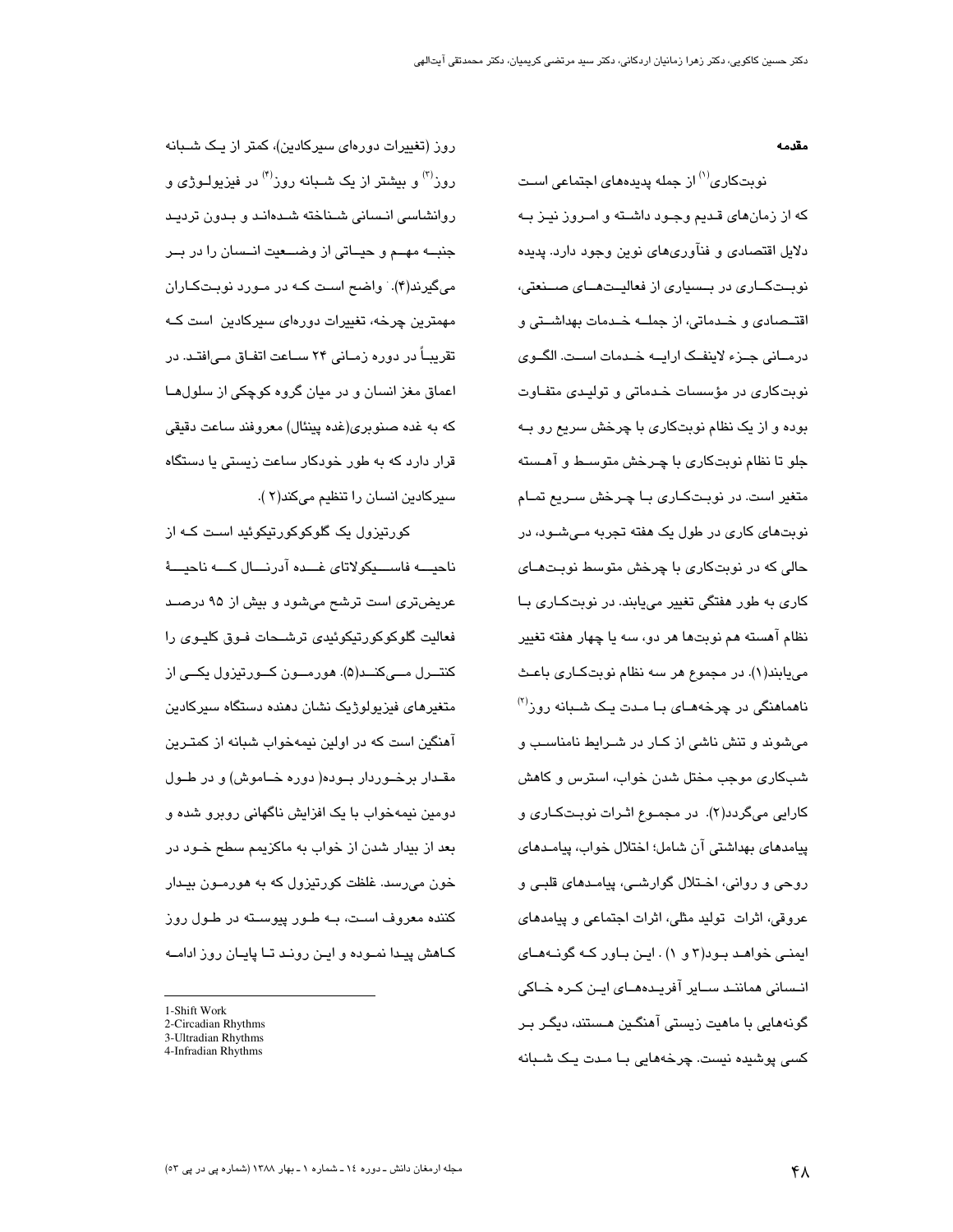می یابد، به جز در شـرایط اسـترس کـه سـطح آن بـالا مے رود(۷ و ۶). پیش آهنگ درونے ِ ایجـاد کننــده تغییـرات ریـتم روزانــه هورمــون کــورتیزول واقــع در هــسته فــوق كياســماي هيپوتــالاموس اســت(٨). در سالهای اخیر، دادههای به دست آمده نـشان از تغییـر ریتم سپرکادین کـورتیزول در خـلال نوبـتکـاری بـه ویشه در شبکاری دارد. مطالعات گذشته که در نوبتکاری کوتاه مدت تجربے(۹)، یا تحت شـرایط طبیعی(١٠) انجام یافته است، نشان دادها ند کـه میـزان ترشح کورتیزول در اوایل صبح و سطح کل آن بعد از فقط یک شب نوبتکاری کاهش میبابد. از اصلیترین عوامل ایجاد کننده اختلال در ترشع کورتیزول می توان به مختل شدن چرخه خواب و مشکل ناشی از فاز نامناسب اشاره نمود(۱۱). در مـورد پـایش نـیمرخ کورتیزول در خـلال نوبـتکـاری فقـط تعـداد انگـشت شماری مطالعه انجام یافته است(۱۲ـ۱۱). برای نمونـه لاک و چــاموکس<sup>(پ</sup>)(۲۰۰۴ ) بــه مقایــسـه نــیم٫خ آزاد کورتیزول در ۱۶ کارگر روزکـار و دو گـروه مختلـف نوبـتکـار در هـر ســه شــیفت صــبح، عـصر و شـب پرداختنـد. نتـایج ناشـی از ایـن مطالعــه نـشان داد کــه وظایف شبانه قادر بـه ایجـاد یـک تغییـر ثابـت نـیمرخ کورتیزول در جا به جایی پیک ترشــح آن و شــناوری کلــــــــی در غلظـــــت آن مـــــــی۱۳شــــــد(۱۳) . هنینــــگ و همکاران<sup>(۲)</sup>(۱۹۹۸) در یک جامعه آماری با ۲۴ پرستار نــشان دادنــد کــه بعــد از پنجمــین شــبکــاری میــزان کورتیزول عصر ۱۸ پرستار مورد بالاتر از کورتیزول صبح آنهـا بـود(١۴). بـا توجـه بـه ايـن كـه تـا كنـون

گزارشے از وضـعیت کمے و کیفے ترشـح هورمـون کورتیزول در محیط کار ایران ارایه نشده است، هـدف این تحقیق نشان دادن نیم رخ ترشح کـورتیزول در دو گروه از پرستاران شاغل در نظـام نوبـتکـاری ایـران بـرای اســتفاده در راهبردهــای تحقیقــاتی و اجرایــی آينده خواهد بود. َ

### مواد و روش ها

این پژوهش یک مطالعــه تجربــی اسـت کــه در فاصله سال های ١٣٨٧ ـ ١٣٨٥ بر روی ۴۴ نفر ( ٣۴ نفر نوبتکار و ۱۰ نفر ثابت کـار) از پرسـتاران زن بـا حداقل مدرک کارشناسی در یـک بیمارسـتان دانـشگاه علوم پزشکی شیراز انجام پذیرفت.

۳۴ پرستار نوبتکار به عنوان گـروه مـورد در سه شيفت؛ صبح (٨ صبح تا ٣:٣٠ بعد از ظهر)، عـصر (٣:٣٠ عصر تــا ٨ شـب) و شـب (٧ شـب تـا ٨ صـبح) مشغول به کار بودند . ۱۰ پرستار ثابتکـار شــاغل در شيفت صبح (٧ صبح تا ٢ بعد از ظهر) همچــون گــروه شساهد در ایــن پــژوهش تجربــی وارد شـــدند. همـــه پرستاران نوبتکار در یک نظام نوبتکاری با چـرخش سریع، در یک هفتــه دارای دو نوبـتکــاری صــبح ، دو شبکاری، یک نوبتکاری عصر و دو روز تعطیل بودند. طول نوبت شبکاری ۱۱ سـاعت بـوده و همـه پرســتاران نوبــتکــار از دو زمــان کوتــاه اســتراحت (ساعت ۹:۳۰ تا ۱۰ شب و ۳:۳۰ تــا ۴ صـبح) در شـب

<sup>1-</sup>Lac & Chamoux

<sup>2-</sup>Henning et al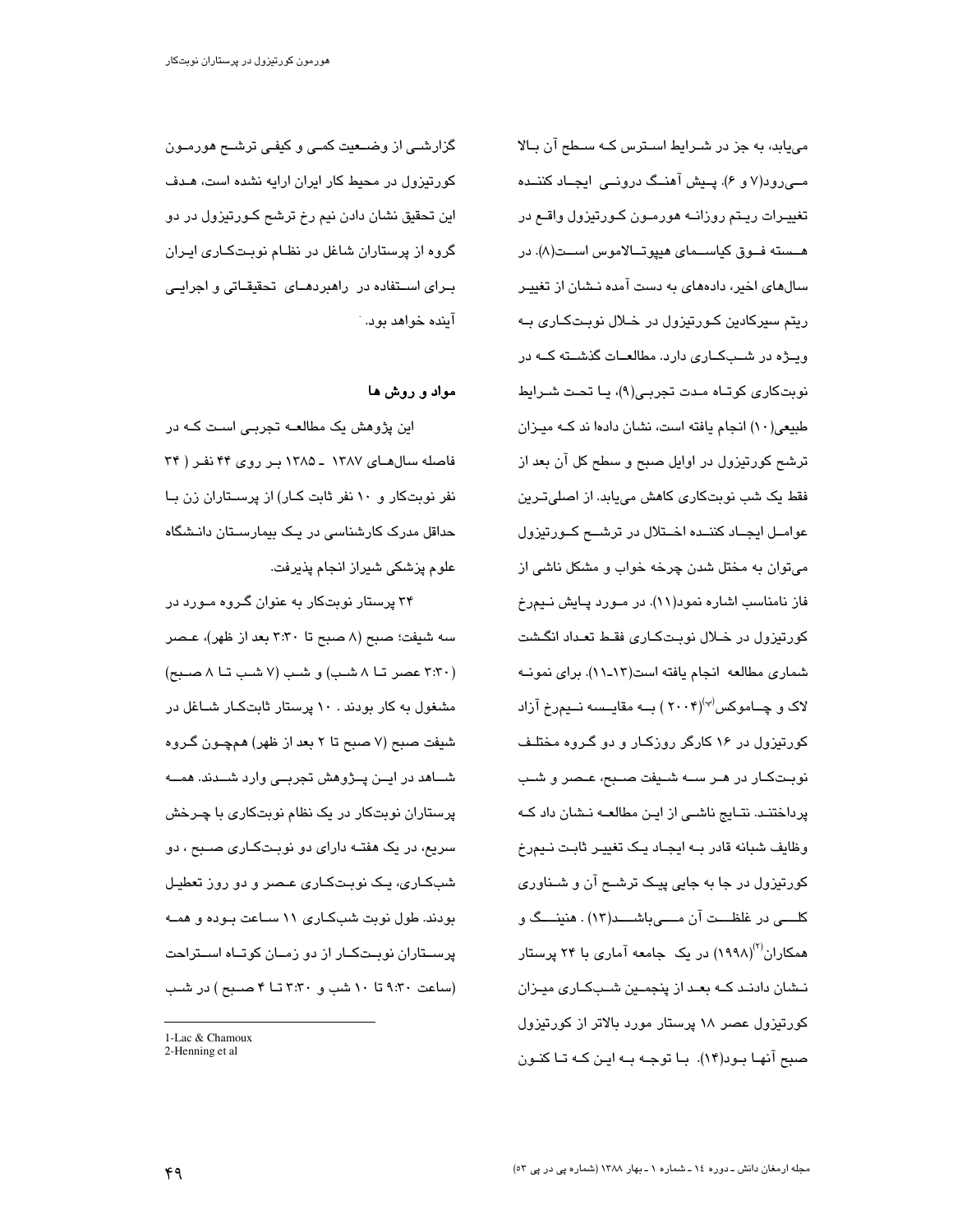کاری برخوردار بودند. بار کاری پرستاران ثابت کـار (صبح کار دائم ) ۳۶ ساعت در هفته بود، این بار کاری برای پرستاران نوبتکار در حدود ۴۴ ساعت گـزارش شده است. افراد انتخاب شده بر اساس معاينات جارى پزشکی فاقد هرگونه بیماری جـسمی و روانـی بودنـد. بــرای انــدازهگیــری هورمــون کــورتیزول در یکــی از روزهای نوبتکاری به مدت ۲۴ ساعت از کلیـه پرستاران مورد مطالعه هر ســه ســاعت یـک نمونــه (۵ میلی لیتر) خـون گرفتـه شـد. بـرای اسـتمرار عملیـات خونگیری از جامعه آماری، سعی شـد کــه پرســتاران نوبتکار و ثابت کار پس از اتمام شـيفت در يـک اتـاق استراحت استقرار داشته باشند. نمونههای خون جمـعآوری شـده بلافاصـله بـه آزمایـشگاه بیوشـیمی دانشکده پزشکی دانشگاه علوم پزشکی شـیراز منتقـل گردیـد. در ایــن پــژوهش بــرای انــدازهگیــری مقــدار کــورتیزول از روش اختــصا صـــی و قابــل اعتمـــاد رادیوایمونــو اســـی<sup>(۱)</sup> اســتفاده شــد. در ایــن تکنیــک کــورتیزول پلاســـما بــا اســـتفاده از یــک حـــلال آلـــی استخراج میشود و سپس مقدار آن بر اسـاس رقابـت با کورتیزول نشاندار شده برای محلهای اتصال روی آنتیبادیهـایی کـه تمایـل و حـساسیت بـالایی بـرای کورتیزول دارند، اندازهگیری میگردد. در این تکنیک مقـدار زنجيـر جــانبي کــورتيزول کــه دی،هيدروکـسي استن است و چندین متابولیت آن انـدازه گرفتــه شــد. کميته اخلاق پزشکي دانشگاه علوم پزشـکي تهـران و شیراز نیز انجام این تحقیق تجربی را مورد تأیید قـرار داده است.

دادههای جمعآوری شده به وسیله نرمافزار  $^{(7)}$ و آزمون آماری آنالیز واریانس یک طرف<sup>(۲)</sup> تحزيه و تحليل شد.

#### بافتهما

دامنه تغییرات سـنی جامعــه آمــاری ( مــورد و شاهد) بين ٢٢ تا ۵۵ سال قرار داشت . متوسط سـابقه کار پرستاران مورد در نظام نوبتکاری نیز ۵/۵ سـال (۱۰ ـ ۵ سال) بود. جدول ۱ میانگین ترشــح هورمـون کورتیزول در پرستاران نوبـتکـار و ثابـت کـار را در طول زمان نشان مےدھـد . همـان گونــه کــه مــشاهده میشود، میانگین آکروفاز( پیک شـبانه) فـردی بـرای گروه نویتکار در سیاعت ۲۲ و گیروه ثابت کیار در ساعت ۱ صبح به ترتیب ۳۴/۹۳ و ۴۰/۶ میکروگرم بر دسی لیتر بود. با توجه بـه اطلاعـات منـدرج در جـدول فسوق تغييسرات شسبانهروزي كسورتيزول پرسستاران ثابتکار بیشتر از پرستاران نوبتکار میباشد. میـزان کورتیزول نوبتکاران و ثابت کاران بر اساس آزمـون آمساری تفساوت معنسی داری را از خسود نسشان  $(p=-(\cdot \cdot \epsilon)$ مے دھد

ضـــمناً تغییـــرات کـــورتیزول در پرســـتاران نوبتکار و ثابتکار را میتوان در نمودارهای ١ و ٢ مشاهده نمود. با توجه به نمـودار ۱ حـداقل و حـداکثر میزان کورتیزول ۲۴ سـاعته نوبـتکـاران دارای شـب کاری به ترتیب در ساعت ۴ صبح و ۱۶ عصر بـود. در

 $1-R$  adioimmunoassay  $(RIA)$ 

<sup>2-</sup>Statistical Package for Social Sciences

<sup>3-</sup>ANOVA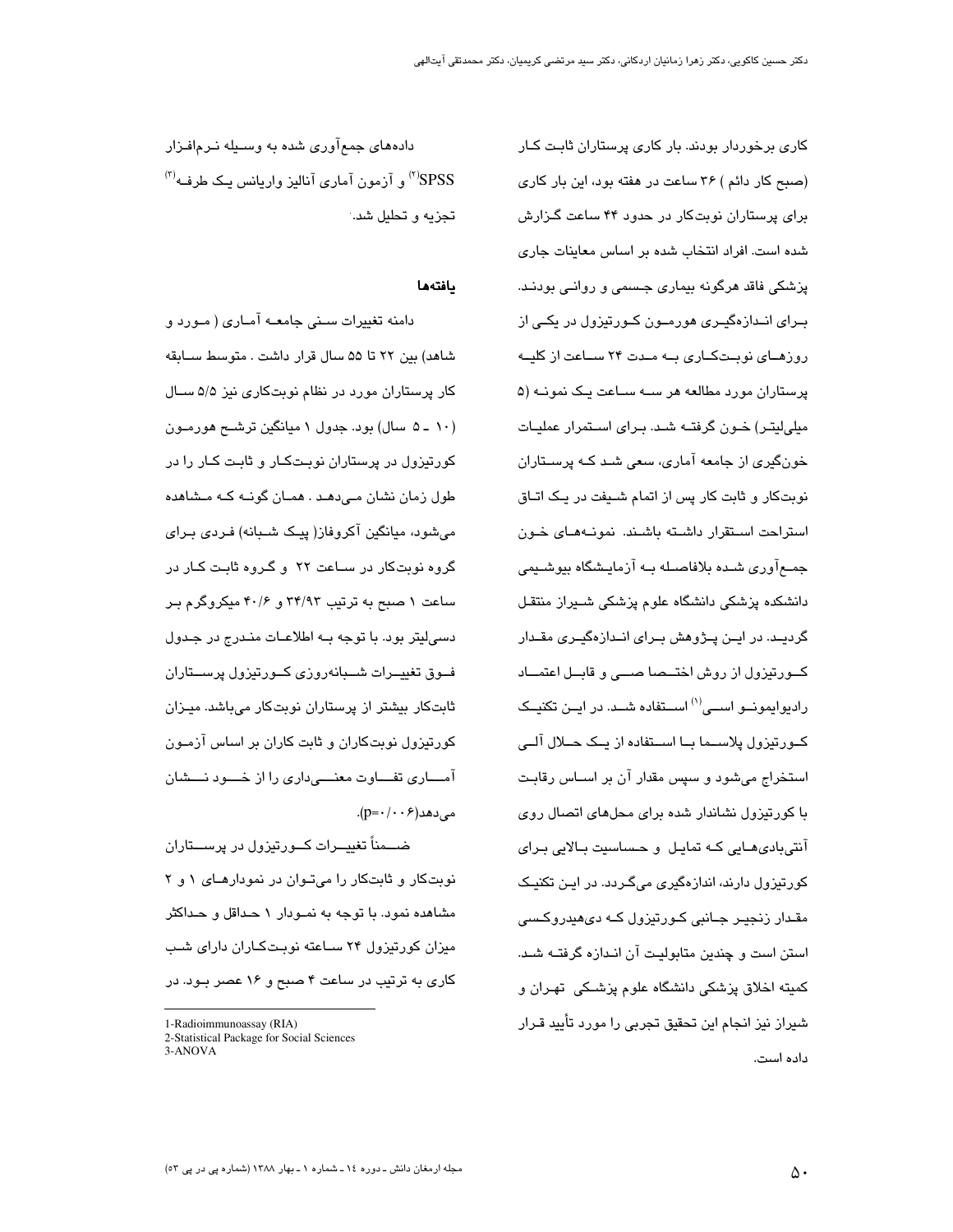صورتی که حداقل و حـداکثر میـزان کـورتیزول ثابـت کاران ( روز کار دائم ) بـه ترتیـب در سـاعتهـای ۲۲ شب و ۷ صبح مشاهده میشود( نمودار ۲ ). میزان کورتیزول ساعت ۲۲ با همهٔ ساعات به غیر از سـاعت ۴ صبح تفاوت معنى دار دارد( ۱۰۰۱). مقايسه ميزان ترشع صـبع گــاهی کــورتیزول در دو گــروه مــورد و شاهد نشان از اختلاف دارد به طوری کـه ایـن میـزان

در پرســڌاران ثابــت کــار تقریبــاً دو برابــر پرســڌاران نوبتکار بود (نمودار ۳ ). همـان گونــه کــه مـشاهده میشود، روند ترشح کورتیزول در دو گروه از جامعه آماری کاملاً متفاوت بوده، به طوری که الگوی ترشــح غلظت کورتیزول در دو نقطه شـاخص صـبح و عـصر در نوبت کاران و ثابت کاران به وضوح با یکدیگر متفاوت بوده است.

| ٹابت کار                          | نوبتكار                      | زمان ( ساعت )           |
|-----------------------------------|------------------------------|-------------------------|
| $\tau\tau/\Lambda$                | $\Upsilon V/\Upsilon$        | ۱۹                      |
| $\mathcal{N} \cdot / \mathcal{N}$ | $\tau\tau/9\tau$             | ۲۲                      |
| 4.15                              | $\tau\tau/99$                | $\lambda$               |
| YY/VF                             | $YY/\Delta A$                | ۴                       |
| $\Delta$ 9/V $\Delta$             | YF/VQ                        | $\sf V$                 |
| $\mathbf{f}(\mathbf{r})$          | $\Gamma$ 9/ $\cdot$          | ١.                      |
| $\tau\tau/\Lambda$                | $\Upsilon\Lambda/\Upsilon$ ۶ | $\lambda$ ۳             |
| YY/VF                             | YY/YY                        | ۱۶                      |
| $\tau\tau/\Delta$ .               | YQ/99                        |                         |
| 10/7V                             | $5/\tau$ .                   | ميانگين<br>انحراف معيار |

جدول ۱ : میزان کورتیزول ( میکرو گرم بر دسی لیتر ) در پرستاران نوبتکار و ثابت کار



نمودار ۱: تغییرات ۲۴ ساعته کورتیزول در نوبتکاران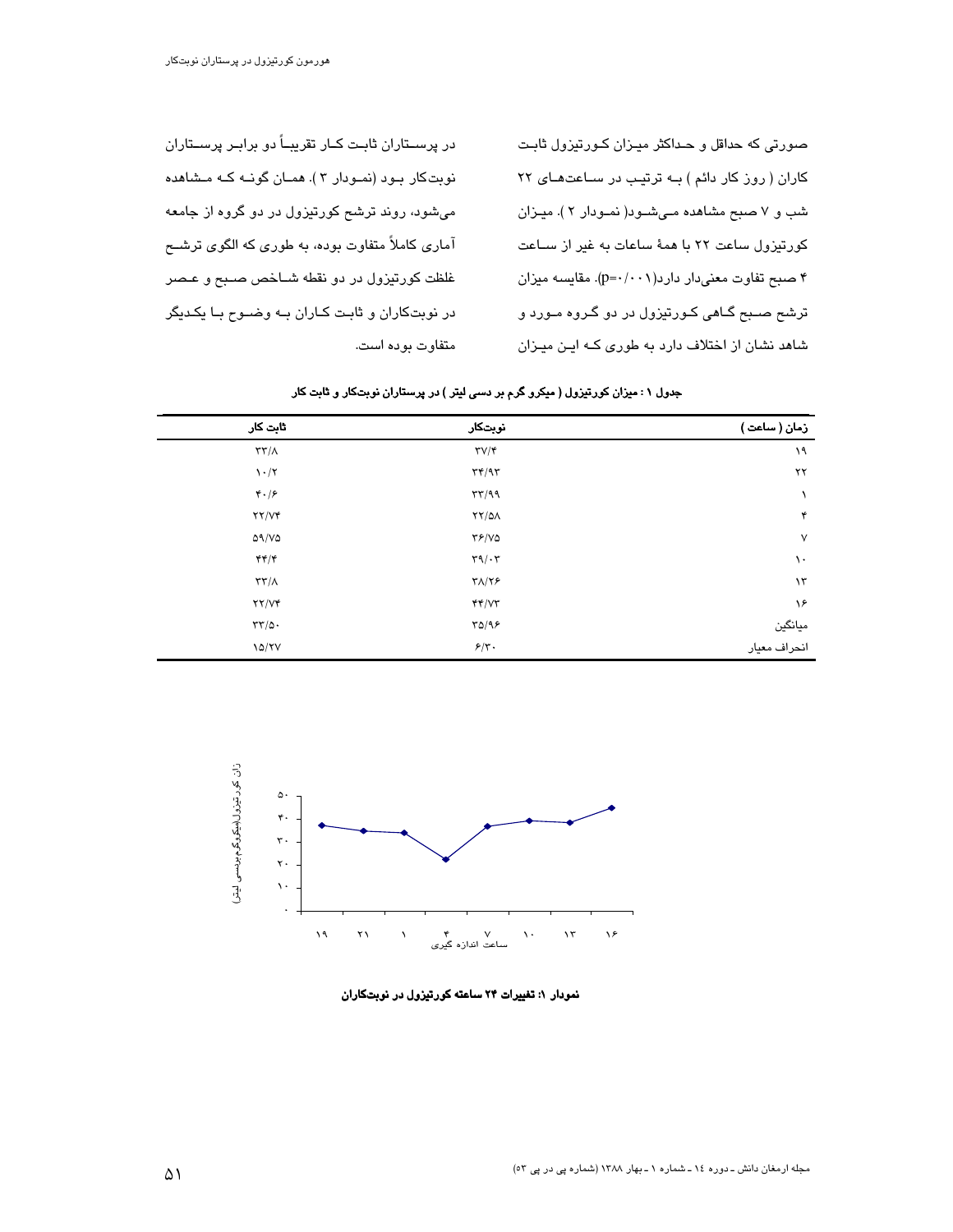

نمودار ۲ : نیمرخ ترشح کورتیزول در ثابتکاران



نمودار ۳: مقایسه تغییرات ترشح کورتیزل در نوبتکاران و ثابتکاران

#### بحث و نتيجهگيري

هورمون کورتیزول یکی از مهمترین متغیرهای فيزيولوژيک نشان دهنده وضعيت دستگاه سـيرکادين آهنگین در انسان است، اما الگوی ترشع آن در ساعات اولیه صبح و طول روز در شــاغلین ایـران بــه ويژه نوبتكاران مشخص نيست(۴). هـدف از ايـن

تحقیــق تعیــین نــیم٫رخ ترشـــح ۲۴ ســاعته هورمــون کسورتیزول در پرســـتاران زن شـــاغل در دو نـــوع نوبتکاری با نوبت چرخشی و ثابت بود. برای دست یابی به اطلاعات مدل ترشح ٢۴ ساعته کورتیزول، نمونهگیری پیوسته خون از سـاعت ۷ شب تا ۱۶ روز بعد در هر دو گروه نوبتکار انجـام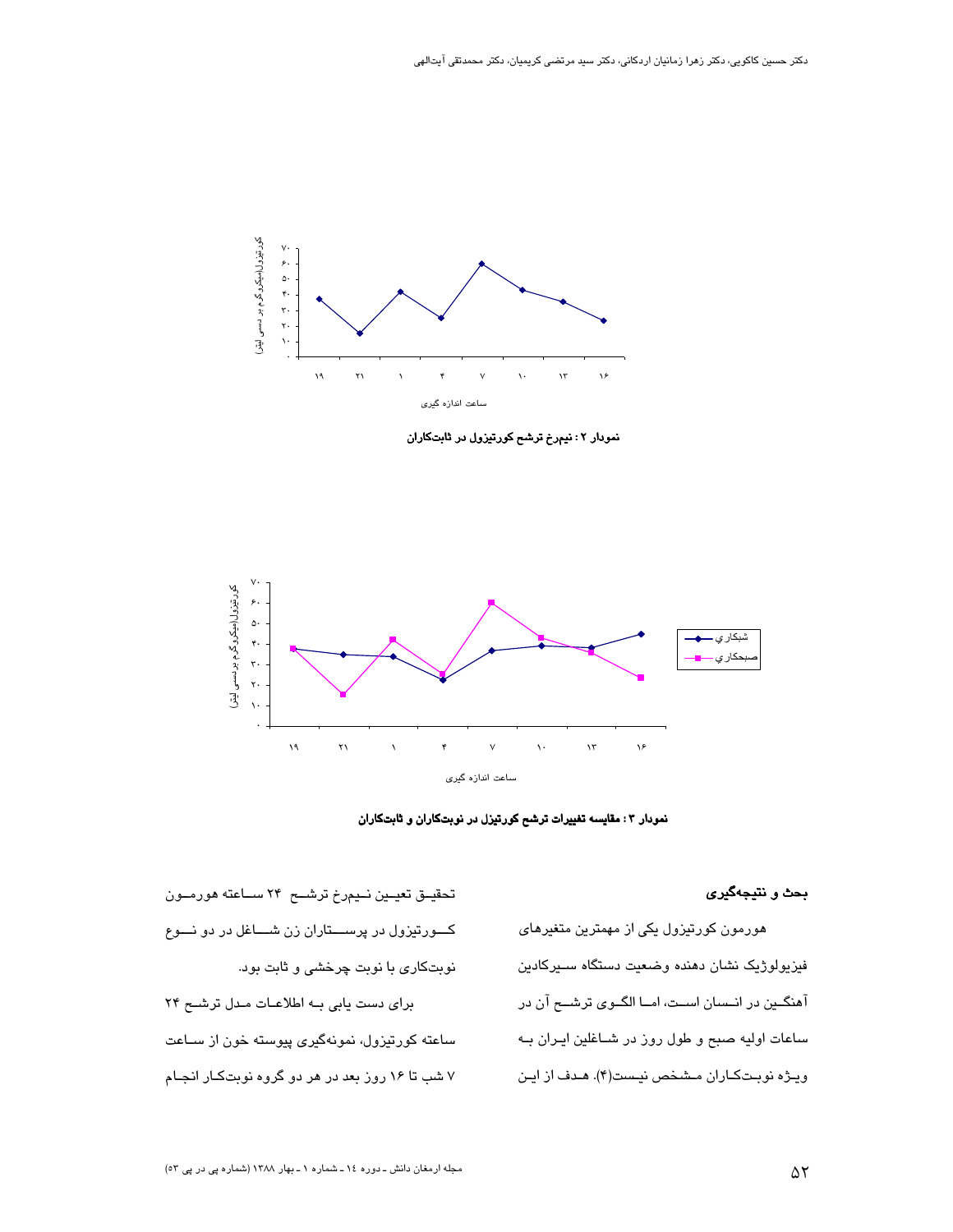گرفت. قبل از هر گونه بحث ذکر ایـن نکتــه لازم اسـت که در این تحقیق یک محدودیت اساسی در خونگیری ۲۴ ساعته از پرستاران شاغل در دو نظام نوبتکاری و در خارج از دریچه زمانی عادی انها وجـود داشـت. اصلیترین یافتههای مطابق با دادههای کـورتیزول در این تحقیق عبارت بودند از ؛ میـزان کـورتیزول هـر دو گروه نوبتکار و ثابت کاردر شیفت صبح افزایش بعـد از بیــداری صـــبح گــاهی را نــشان داد، امــا نـــیم رخ کــورتیزول در دو سیــستم نوبــتکــاری چرخــشی و ثابتكاري(يا صبح كـاري) كـاملاً بـا يكـديگر اخـتلاف داشته، به طوری که این میزان در پرستاران نوبتکـار دارای وظایف شبانه از مقدار کمتری برخوردار است، که بر خلاف نیم رخ طبیعـی ترشــح کــورتیزول اسـت. نتسايج مطالعـــه اخيــر بـــا يافتـــهمــاى آكسلــسون و همکاران<sup>(۱)</sup>(۲۰۰۴) که کاهش کورتیزول صــبحگــا*هی* را در یک گروه از مردان میان سال با نظـام نوبـتکـاری سريع گزارش نمودهانـد، مطابقـت دارد(۱۵)، همچنــین میـزان کـورتیزول عـصر گـاهی نیـز در دو گـروه بـا یکدیگر اختلاف داشته به طوری که غلظت کـورتیزول ثابتکاران با خواب شبانه به طور طبیعی کـاهش پیـدا کرده است، اما این میـزان در نوبـتکـاران بـا وظـایف شبانه به علت مختل شدن چرخهٔ خواب و فاز نامناسب افزایش یافته و بــه دو برابـر میــزان کــورتیزول ثابـت كاران رسيده است. اين نتيجه در يافتههاى ناشى از - تحقیق چاترتون و دولـی <sup>(۲)</sup>(۱۹۹۹) نیـز گـزارش شـده است(۱۶). همانگونه کـه پـژوهشهـای گذشـته نـشان

دادهاند، در یک انسان روز کار با خـواب شـبانه کـافی ماکزیمم سطح کورتیزول پلاسما در زمان بیدار شــدن در صـبح بـوده و ايـن ميـزان در غـروب كـاهش پيـدا نموده و ۱ تا ۲ ساعت بعد از شروع خواب به کمتـرین سطح خود میرسد، این الگو را تا حدودی میتـوان در نیم رخ ترشح کورتیزول ثابتکاران با خواب شبانه در اين تحقيق مشاهده نمود (٨ و ۶)، امـا نتايج مطالعـه حاضر به وضوح نشان داده است کـه الگـوی طبیعـی ترشح کورتیزول در گروه نوبتکاران که دارای برنامه چرخشی نوبتکاری همراه با شب کاری هستند کـاملا ًتغییر یافته است. <sup>-</sup> همان طـور کــه در بخـش یافتــههــا نشان داده شد، نـیم رخ ترشــح کــورتیزول پرســتاران نوبتکار با غلظت پایین هورمون کورتیزول در بامـداد ( ۳۶/۷۵ میکرو گرم بر دسی لیتر) و همچنین غلظت بالا در هنگام عصر (۴۴/۷۳ میکروگرم بـر دسـی|لیتـر ) در مقایسه با افراد ســالم روز کــار، نــشان از وجــود یـک دستگاه سپرکادین تطابق نیافتــه اسـت. پـس مــیتــوان نتیجـه گرفت کـه در نظـامهـای چرخـشی نـه چنـدان طولانی و نه چندان کوتاه( مانند تغییـر نوبـت هفتگـی) تطابق کامل هرگز حاصل نمیشود و ناهماهنگی و غیر آهنگین بودن همیشگی دسـتگاه ســیرکادین، مـی توانـد خواب را مختل نمـوده و کــارایی روزانــه را بــا ایجــاد استرس کاهش دهد. نتـایج ایـن تحقیـق بـا یافتــههـای تاســتو و کولیگــان<sup>(۳)</sup>(۱۹۷۸) کــاملاً مطابقــت نــشان

<sup>1-</sup>Axelsson et al

<sup>2-</sup>Chatterton & Dooley 1-Tasto & Colligan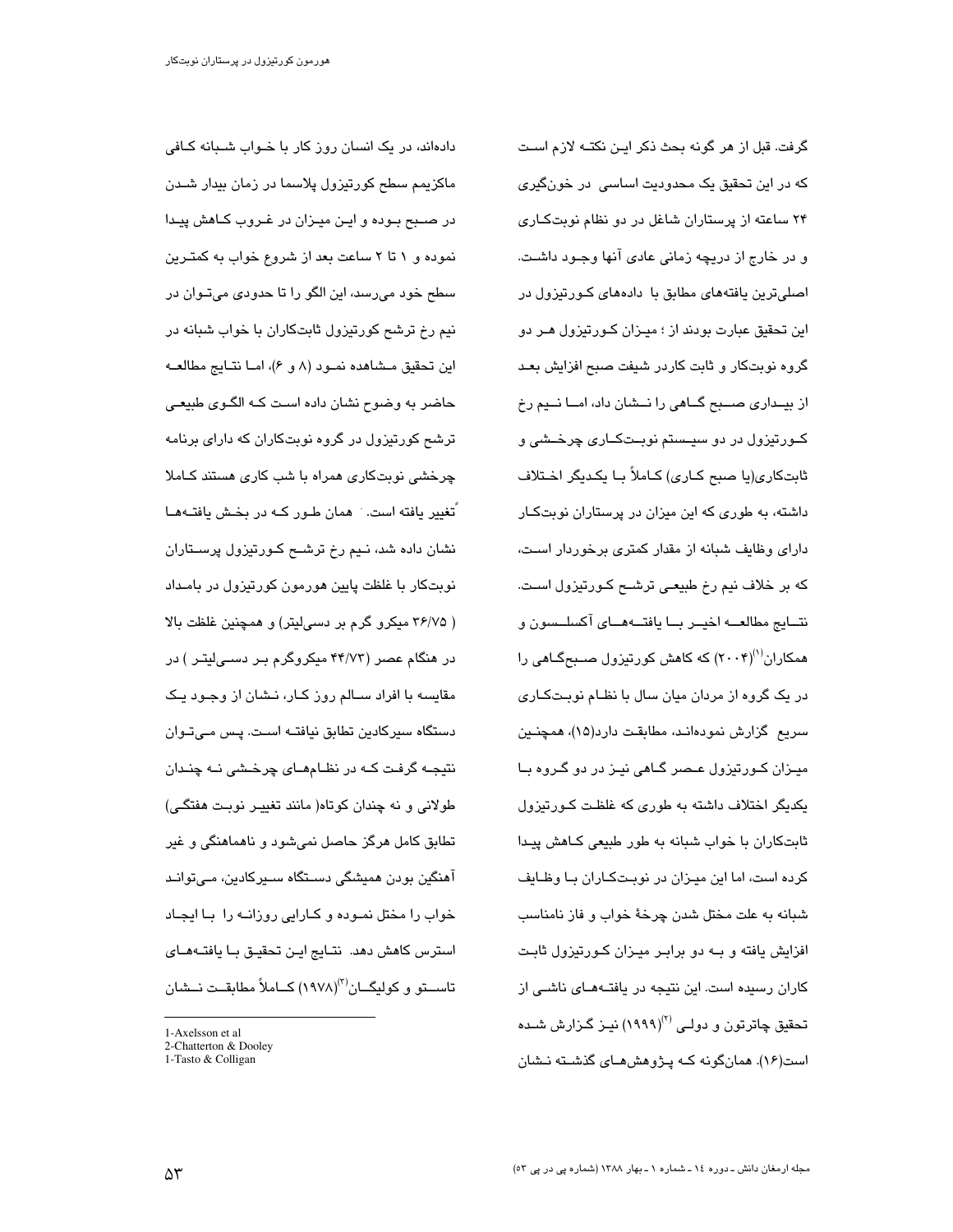می دهد(١٧). به طور کلی نتایج این مطالعـه نـشان داد کــه برنامــههــای چرخــشی نوبــتکــاری موجــود در محیطهای بیمارستانی ایران به وضوح نیم رخ ترشـح کورتیزول نوبتکاران را دستخوش تغییـرات سـاخته که این خود موجب عدم تطابق کامـل پرســتاران دارای وظایف شبانه میگردد که میبایست با راهبردهای پیشگیرانــه و مبتنــی بــر شــواهد از تــنش و فــشار نوبتکاری بر دستگاه سیرکادین نوبتکاران جلوگیری نمود.

#### تقدير و تشكر

هزینه انجام این طرح که بخشی از یک تحقیق تجربي قبل و بعـد بـود ، از طريـق معاونـت پژوهـشي دانشگاه علوم پزشکی تهران تأمین شده است. همچنین از کلیه همکاران و مدیران بیمارستان نمازی شـیراز و مدیر و همکاران محترم گروه بیوشیمیدانـشگاه علـوم پزشکی شیراز تشکر و قدردانی میگردد.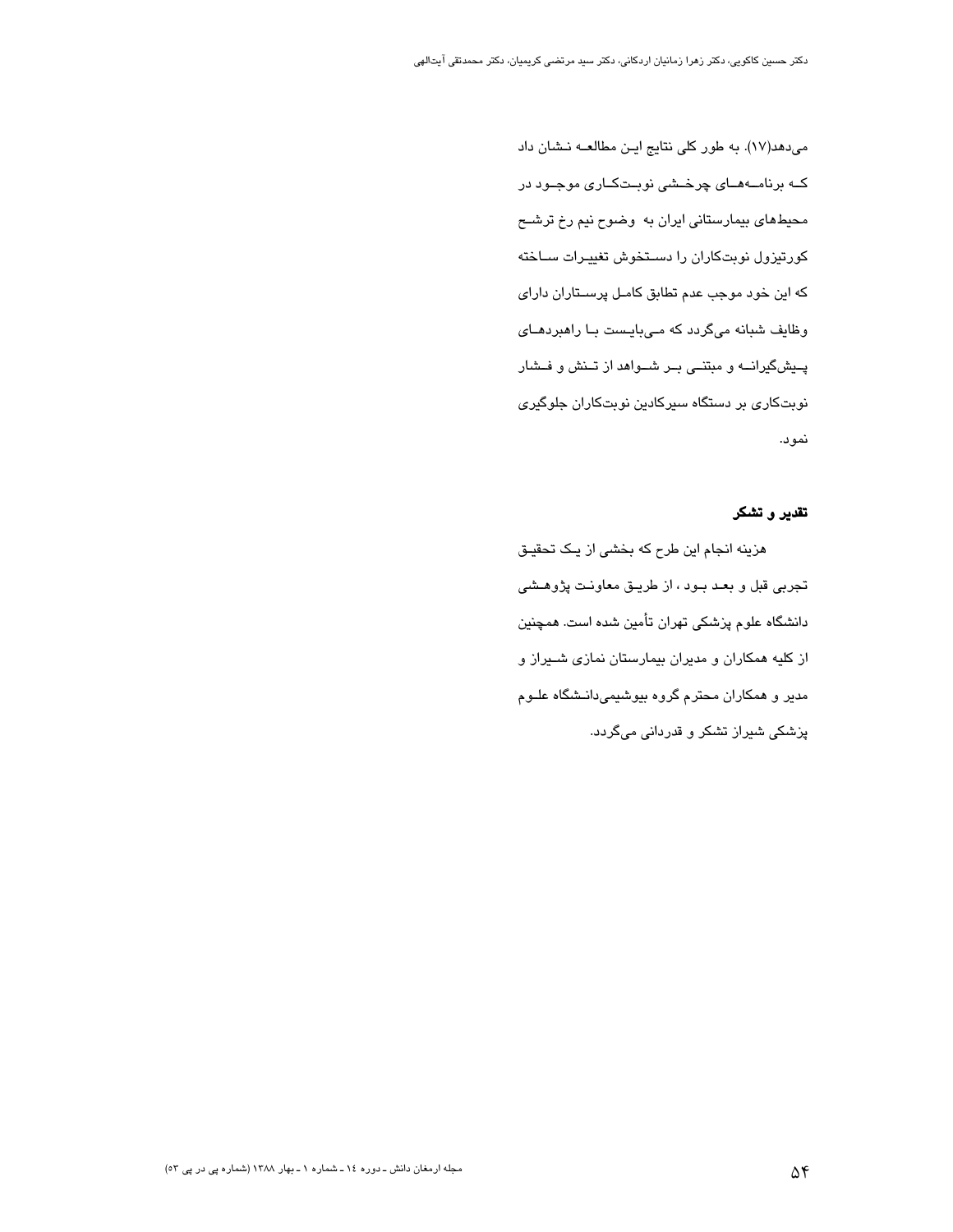**Kakooei H\* , Zamanian Ardakani Z \*\* , Karimian M \*\*\* , Ayttollahi T \*\*\*\* .**

**\***Associate Professor of Occupational Health, Department Occupational Health, School of Public Health, Tehran University of Medical Sciences, Tehran, Iran

Assistant Professor of Occupational Health, Department of Occupational Health, School of Public Health, Shiraz University of Medical Sciences ,Shiraz, Iran

Professor of Physiology, Department of Physiology , Faculty of Medicine, Tehran University of Medical Sciences ,Tehran, Iran<br>
"Professor of Biosta

Biostatistics. Department of Biostatistics, Faculty of Medicine, Shiraz University of Medical Sciences, Shiraz, Iran

**KEYWORDS: Cortisol , Shift work, Female Nurses**

Received: 01/09/2008 Accepted: 09/03/2009

**Corresponding Author: Kakooei H Email: hkakooei @sina.tums.ac.ir**

# **Twenty four Hours Circadian Cortisol Profile in Shift Work Nurses**

## **ABSTRACT:**

**Introduction & Objective**: It is well established that adrenal hormone cortisol has long been used in human psychobiological studies as a biological marker of circadian rhythm, stress, and anxiety. There is little information, however, about the interrelationships of night work, plasma cortisol levels in females' nurses of the developing countries. The aim of the present study was to compare circadian cortisol profile between two groups of nurses with shift and permanent work in a Hospital affiliated to Shiraz University of Medical Sciences, Iran, between January 2006 to September 2008.

**Materials** & **Methods**: In this experimental study, we examined the reproducibility of plasma cortisol levels during one month period in 34 shift work nurses and 10 permanent day shift works. We evaluated potential associations between night work and hormone levels, using current and shift work information for the health care shift workers.

**Results**: The results clearly revealed that shift work significantly increased nighttime cortisol levels (34.93 µg/dl) during night shift and decreased the peak levels of cortisol in the morning (39.03 µg/dl). During the work shift the plasma cortisol presented a decreased concentration in the morning and increasing levels (44.93 µg/dl) by the end of the evening. In contrast , the permanent day work nurses, who had never worked at night shifts, showed a lowest secretion of cortisol during the first half of night time sleep (10.02 µg/dl ), and a peak value of the cortisol after awakening at 07:00 h ( 59.75 µg/ml). We also observed a significant association between night work and increased levels of cortisol over the remaining of the day.

**Conclusion**: It can be concluded that nurses with night shift work have an abnormal cortisol secretion profile. Shift work nurses on rotating night shifts seem to experience changes in hormones levels that may be associated with increased of circadian disorders risk observed among night – shift workers.